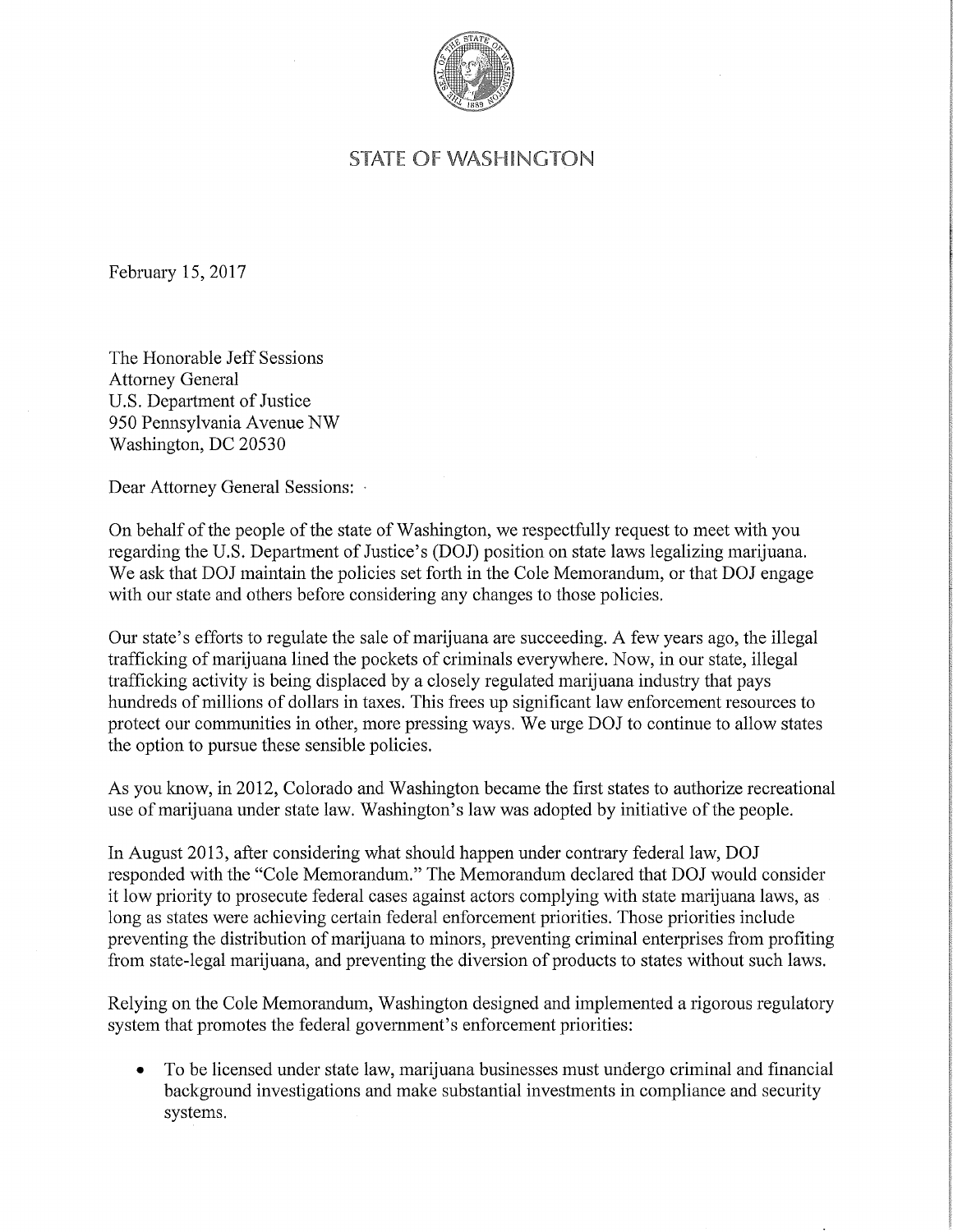The Honorable Jeff Sessions February 15, 2017 Page 2

- To avoid illicit interstate diversion, marijuana products are required to be traceable from beginning to end, and the overall "canopy" of legally-grown marijuana is limited to an amount that approximates the size of the state legal market.
- Advertising and product packaging are required to be unattractive to children.
- Marijuana businesses pay robust taxes (\$272 million projected for FY 2017) that support the regulatory system, law enforcement, public health programs to combat drug abuse, and long-term, comprehensive studies of the effects of the regulated market.
- Finally, Washington eliminated a previous "gray market" system of "medical marijuana dispensaries" by mandating that the medical marijuana system be merged into the wellregulated recreational marijuana system.

Washington and Colorado are not unique in this regard. With recreational marijuana laws having passed in Alaska; Oregon; Washington, DC; Maine; Massachusetts; Nevada and California, more than 68 million Americans live in jurisdictions that follow this policy. As of 2017, a majority of states permit at least some medical use of marijuana. Congress indicated its support for medical marijuana in 2014, with the "Rohrabacher-Farr Amendment," stating that DOJ should not expend funds to prosecute patients using medical marijuana in a manner consistent with applicable state law.

We recognize that a new Attorney General may reconsider the policies of his or her predecessors. We respectfully submit, however, that the best choice at this time is to leave the Cole Memorandum in place. Our state government and numerous private businesses have expended considerable resources to build a system that follows the Memorandum's principles and priorities. We believe that we have achieved significant initial success. While obeying federal enforcement priorities, our tax receipts are higher than expected, and prices for state-legal marijuana are falling. This suggests legal commerce is capturing significant market share from illicit trafficking.

We also invite you to carefully consider the practical consequences of withdrawing the Cole Memorandum. The federal government could attempt to end the state-regulated marijuana industry through actual or threatened prosecutions. But to what end? Given the limited resources available for marijuana law enforcement, a return to "full" prohibition is highly unlikely to end the illicit production, trafficking and consumption of marijuana. It is far more likely that commerce in marijuana will simply move back underground, returning bumper profits to criminal groups while once again depleting government resources.

Meanwhile, we note that the country is in the grips of an unprecedented and deadly epidemic of opioid addiction and abuse that will not be helped by a renewed law enforcement focus on marijuana. To the extent that DOJ chooses to reallocate anti-drug resources, we encourage it to work even more closely with the states to combat the opioid scourge.

To echo Justice Brandeis, the states that are regulating marijuana are serving as classic "laboratories of democracy." If our approach is successful, other states and the federal government may choose to emulate it. If it proves to be a failure, despite current good signs, our state may retreat. But we submit that it will benefit the country as a whole if you allow us to continue our current efforts, thereby enabling us to make future decisions on the optimum laws to regulate marijuana.